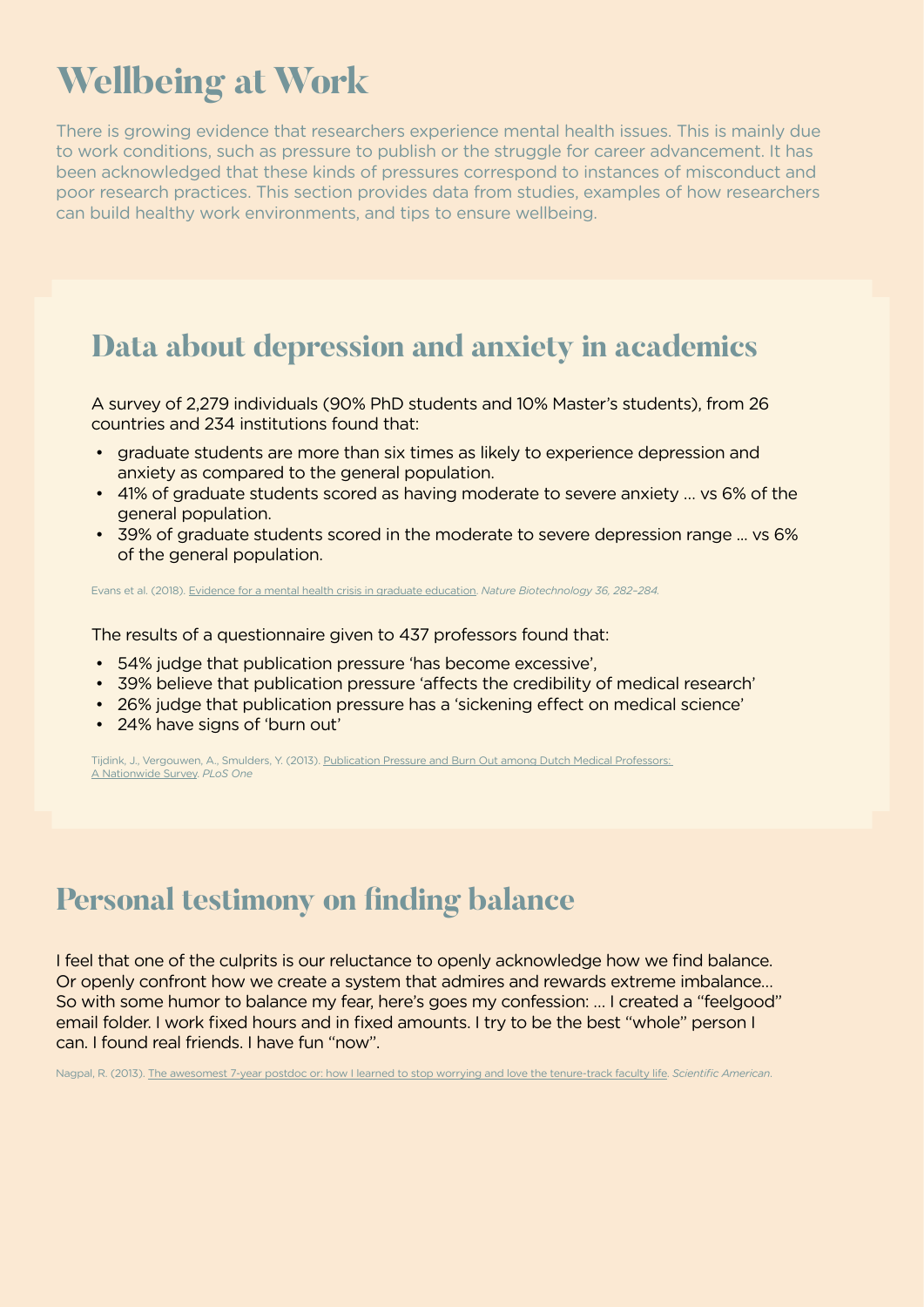### **Identifying and aligning expectations in a mentoring relationship**

Scholars expressed multiple reasons why it is important to align their expectations with those of their mentor early in the course of the relationship. Specifically, scholars noted that [the process of aligning expectations between mentor & mentee] helps to ensure that scholars receive what they need to be successful and provides them with clear guidance in their work... Several scholars commented that [this process] had additional, positive effects on the interpersonal aspects of their relationship (e.g. facilitated mutual trust, professionalism, respect).

Huskins et al. (2011). [Identifying and Aligning Expectations in a Mentoring Relationship](https://ascpt.onlinelibrary.wiley.com/doi/abs/10.1111/j.1752-8062.2011.00356.x), *Clin Transl Sci, 4(6), 439-47*

### **PERFORM researcher refections**

**16** The academic work place is high-stress and consists of a never-ending series of rejections. Be it your manuscript, talk suggestions, application or funding bid. Some vears into my postdoc life. I developed depression **series of rejections. Be it your manuscript, talk suggestions, application, or funding bid. Some years into my postdoc life, I developed depression and rejections often trigger a new bout. How do I try to keep the abyss away? Rigorous selfcare! No over-hours, no googling of peers, regular**  breaks and exercises! I insist that humanity - rather than competition - shall lead my actions.  $\bigcirc$ **shall lead my actions.** 

**It's important to remember that we as academics do have some power to decide what this environment looks like, how it is structured, how we support each other. But first we need to make sure we value and care to decide what this environment looks like, how it is structured, how we support each other. But frst we need to make sure we value and care about each other - value building healthy, resilient communities – and we must value this over academic outputs, grants and publications. "**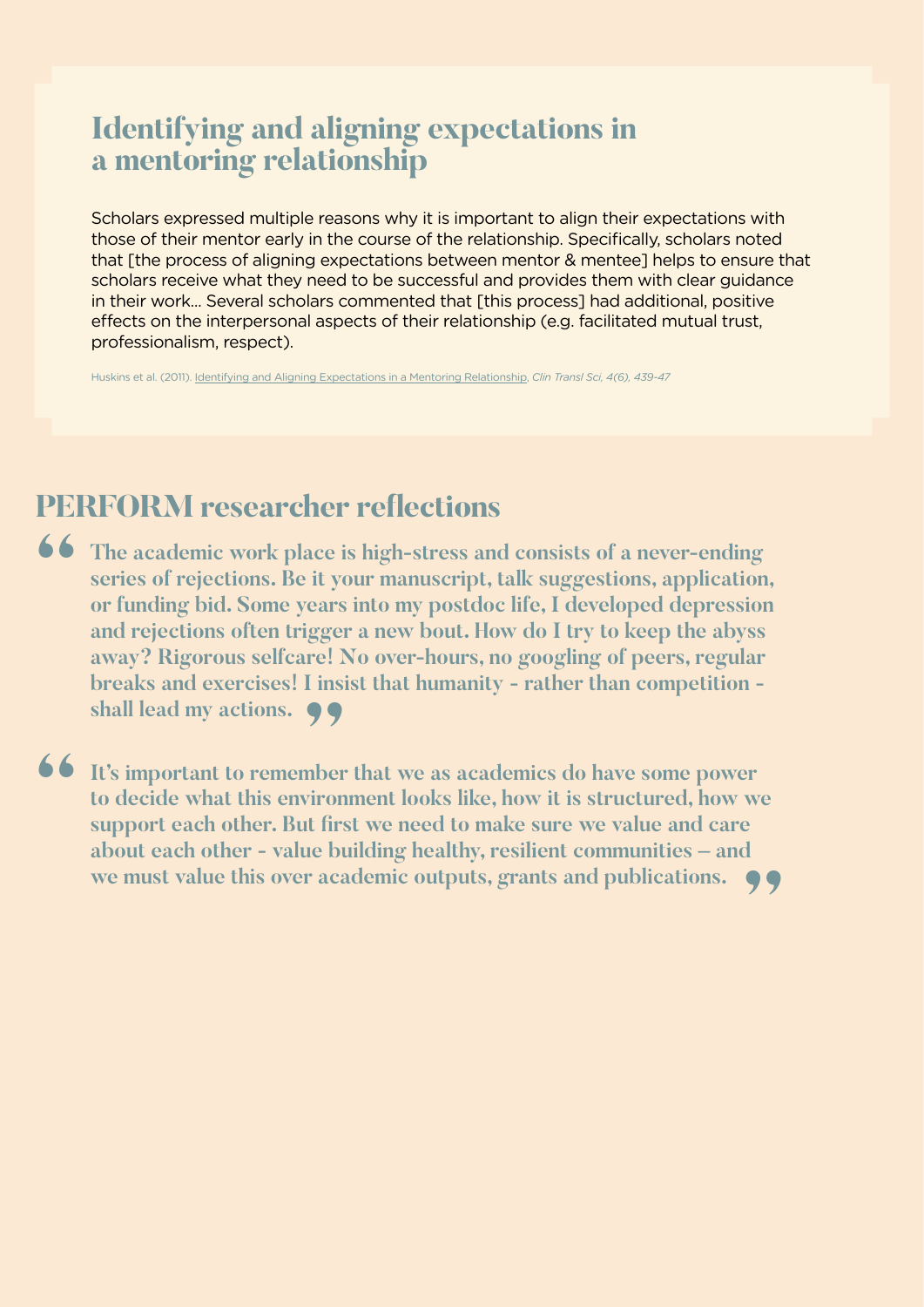### **Activities**

#### **Preparation for activities**

This topic is sensitive and may raise personal feelings and emotional responses. It should be carried out within an emotionally supportive environment. If you plan to talk about these issues in a collective setting, as proposed for the first two discussion activities outlines below, here is some advice.

Before the collective discussion:

- Announce the topic at least one week in advance
- Identify someone whom you can turn to if serious psychological issues come out during the meeting. This should be either a professional psychologist, if there is one in the HR service for instance, or a person whom you trust for their skills in counselling or psychology.
- Do not expect easy solutions to issues that might be raised or create the expectation that they will be dealt with in any great depth during the session.

During the collective discussion:

- Make people comfortable: preparing the environment and providing refreshments can help.
- Make it clear that this a judgement-free zone! Announce this as a rule at the beginning of the conversation.
- Make sure everyone gets a chance to speak. There are various effective ways to ensure this happens, for example, you may consider inviting the most experienced people to talk last, to avoid influencing or deterring less experienced participants.

#### Reflect on your environment & your experience

Use the following questions to guide a collective discussion:

- 1. How much suffering and wellbeing is there in your work environment?
	- What do you know about wellbeing and suffering in your institution? What have you observed about wellbeing and sufering in your institution?
	- What questions do you have about the support for wellbeing in your institution and/ or the extent of the problem in your institution? How is this diferent to other places where you may have worked?
	- What kinds of pressures do you feel at work? Which of them are real or perceived? Consider the following quote from Wright et al. (2008): "the trainees seem to have been internalizing the expectations for productivity in the lab or in their institutions"
	- Is the pressure you experience related to any particular aspect of your work (such as recruitment, career advancement, or funding)?

#### 2. How can you improve the situation?

You may rely on *'The awesomest 7-year postdoc'* above, and also explore the 'Perspectives/ Opinions' resources below.

- What can you do if you feel bad at work? What can you do when you see someone else feeling bad at work?
- Invite everyone to make a list of what makes them feel good and then share your lists.

**continued >>**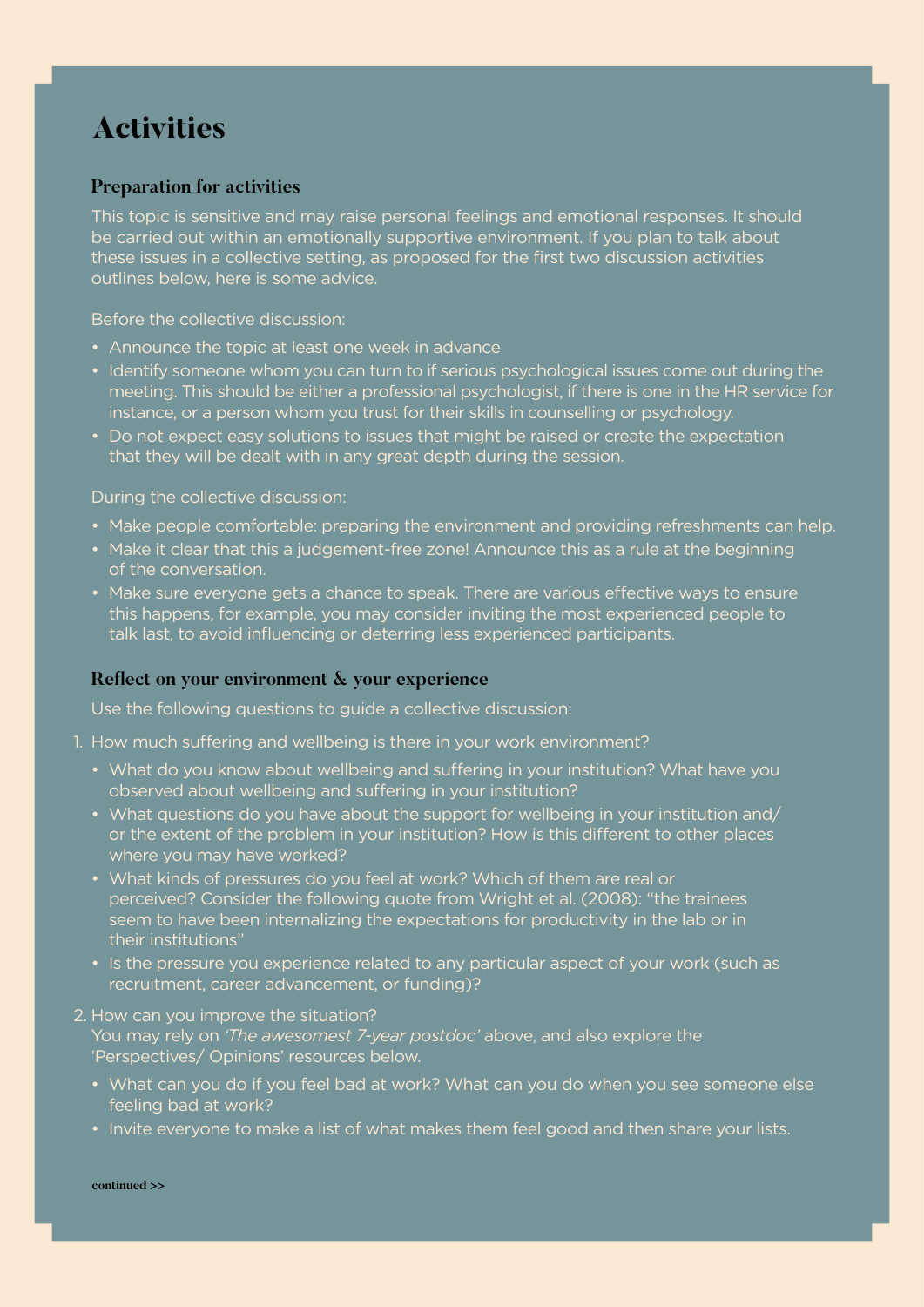### **Activities** continued

#### **Tell the story behind your CV**

Adapt the activity 'Growing Up in Science' described in Ma (2017) below, by inviting participants to tell the story behind their CV. While your CV may show a linear progression in your studies and career, the reality might be quite diferent. For example, you may have had started studying other disciplines, you may have interrupted your studies, or you may have faced difficult personal issues that affected your career.

#### **Express your expectations: one-to-one**

Annual meetings as 'checkpoints' with your mentor/mentee can be a good opportunity to align your respective expectations. To support this process, you could refer to Huskins et al. (2011), quoted above (while acknowledging that this process of aligning expectations needs to be adapted according to cultures, personalities and situations).

- 1. Present the excerpt to your colleague / mentor / mentee and explain why you would like to share your expectations with them. Then, propose the following process.
- 2. Before the meeting, each of you writes down 5 expectations relating to your own needs (related to mentoring, scientific project, career and so on) and then 5 expectations you perceive/imagine to relate to your colleague's/mentor's/mentee's.
- 3. Meet, and read your expectations to each other. Discuss:
	- Do you understand your respective expectations?
	- Are there any expectations that surprised you or that you had previously misunderstood?
	- Are any expectations contradictory?
	- Are some expectations more of a priority than others?